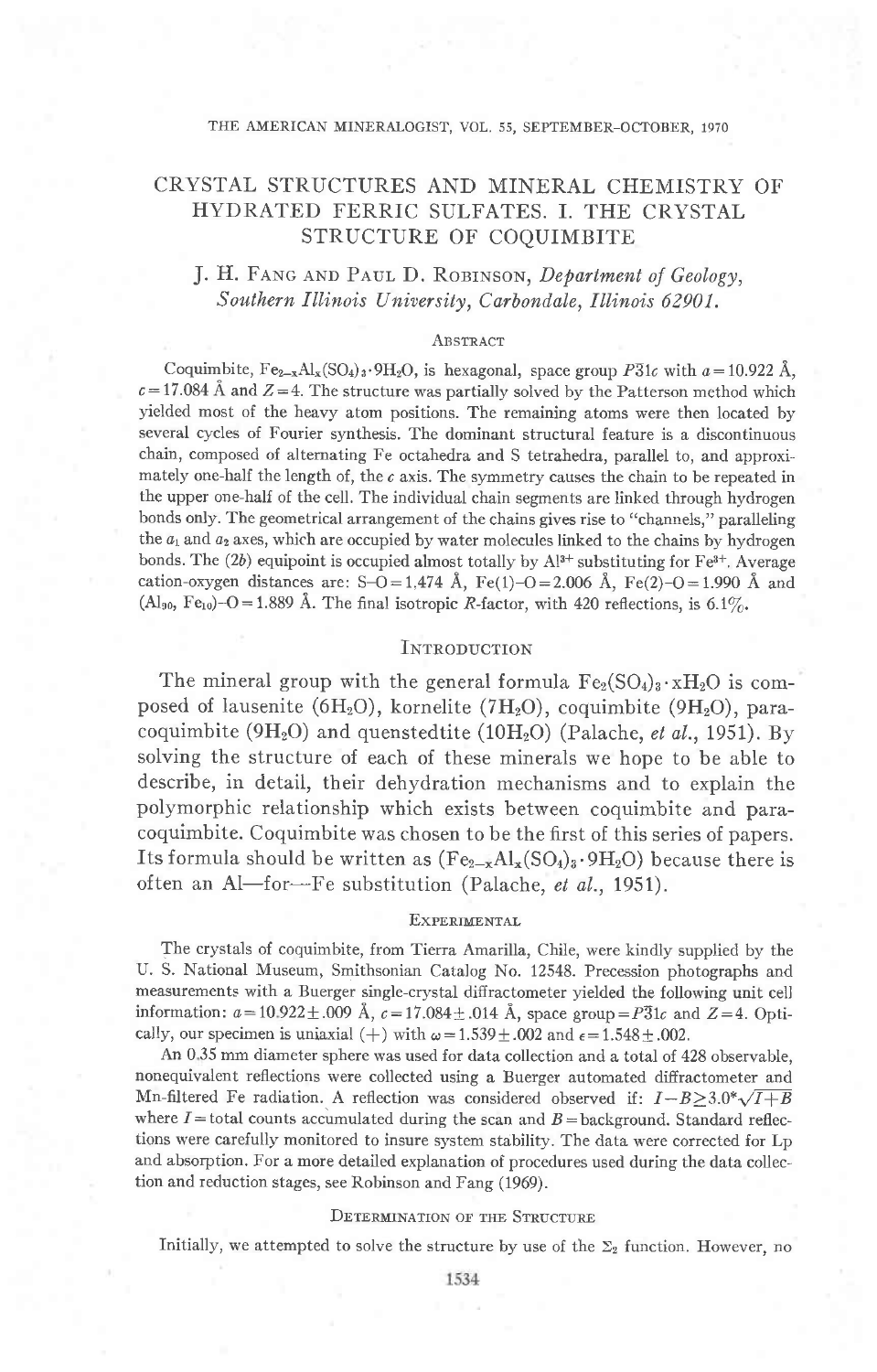### STRUCTURE OF COQUIMBITE 1535

meaningful structure could be deduced. We then resorted to the Patterson method and we were able to extract indications of the heavy atom positions. Ry use of this information and a combination of numerous Fourier syntheses and a bit of trial and error, all of the atomic positions were eventually found. A structure factor calculation, using the original atomic coordinates from the Fourier maps, gave an  $R$ -factor of 24 percent.

### REFINEMENT

Several cycles of full matrix least-squares refinement using all of the 428 observable reflections, while varying the scaling factor and the atomic parameters, lowered the Rfactor to 18 percent. Form factors were obtained from the International Tables for X-ray Crystallography (1962). All parameters were then varied and the R-factor dropped to 9 percent but was meaningless since many temperature factors became negative. In contrast, the temperature factor of the cation at the (2b) equipoint was very high. Bond-length calculations, performed at this point, showed that the average cation-oxygen distance for the octahedrally coordinated cation at (2b) was much shorter (1.89 A) than the average Fe-O distances for the other two Fe octahedra (2.01 Å and 1.99 Å). Coupled with this, a difference Fourier map showed a large hole at the (2b) site. Therefore, in the next stage of refinement, Al was substituted for Fe at the (2b) position. The result was striking. The  $R$ index dropped from 18 percent to 12 percent and all of the temperature factors, with the exception of S, were quite acceptable. In the next refinement stage, a weighting scheme previously used by us (Robinson and Fang, 1969) was employed which rectified the situation while lowering  $R$  to 6.6 percent. After removal of 8 strong, low angle reflections which were obviously suflering from secondary extinction, final isotropic refinement was conducted, varying aII parameters including the A1: Fe ratio in the (2b) site. The final isotropic R-factor is 6.1 percent with a final Al: Fe ratio of 90: 10 at (2b) .

In order to check the accuracy of our Al:Fe site refinement, a wet chemical anaiysis of our coquimbite sample was obtained. The chemical analysis yielded an Al:Fe atomic ratio of 1.00:3.41, within 1 percent of the predicted ratio of 1.00:3 44 based on the results of our X-ray refinement.

Atomic coordinates and temperature factors are given in Table 1. The observed and

| Atom                 | Equipoint | $\mathcal{X}% _{0}=\mathcal{X}_{0}$ | $\mathcal{Y}$ | ä             | $\beta(\AA 2)$ |  |
|----------------------|-----------|-------------------------------------|---------------|---------------|----------------|--|
| $(Al_{90}, Fe_{10})$ | 2b        | $\theta$                            | 0             | $\Omega$      | 1.07(14)       |  |
| Fe(1)                | 2c        | $\frac{1}{3}$                       | $\frac{2}{3}$ | $\frac{1}{4}$ | 1.71(10)       |  |
| Fe(2)                | 4f        | $\frac{2}{3}$                       | $\frac{1}{3}$ | .0025(1)      | 2.19(9)        |  |
| S                    | 12i       | .2444(2)                            | $-4146(2)$    | .1232(1)      | 0.49(7)        |  |
| O(1)                 | 12i       | .3187(7)                            | .3451(7)      | .0909(4)      | 1.42(14)       |  |
| O(2)                 | 12i       | .1081(7)                            | .3106(7)      | .1548(4)      | 1.03(14)       |  |
| O(3)                 | 12i       | $-2197(7)$                          | .4946(7)      | .0597(4)      | 1.21(14)       |  |
| O(4)                 | 12i       | .3349(7)                            | .5158(6)      | .1838(3)      | 0.74(13)       |  |
| $\text{Ow}(1)$       | 12i       | .1645(7)                            | .0698(7)      | .0622(4)      | 1.18(14)       |  |
| $\text{Ow}(2)$       | 12i       | .4485(7)                            | .1153(7)      | .2101(4)      | 1.71(16)       |  |
| $\text{Ow}(3)$       | 12i       | .5720(8)                            | .1616(8)      | .0720(4)      | 1.70(15)       |  |

TABLE 1. ATOMIC COORDINATES, TEMPERATURE FACTORS AND STANDARD ERRORS<sup>&</sup>

a In parentheses.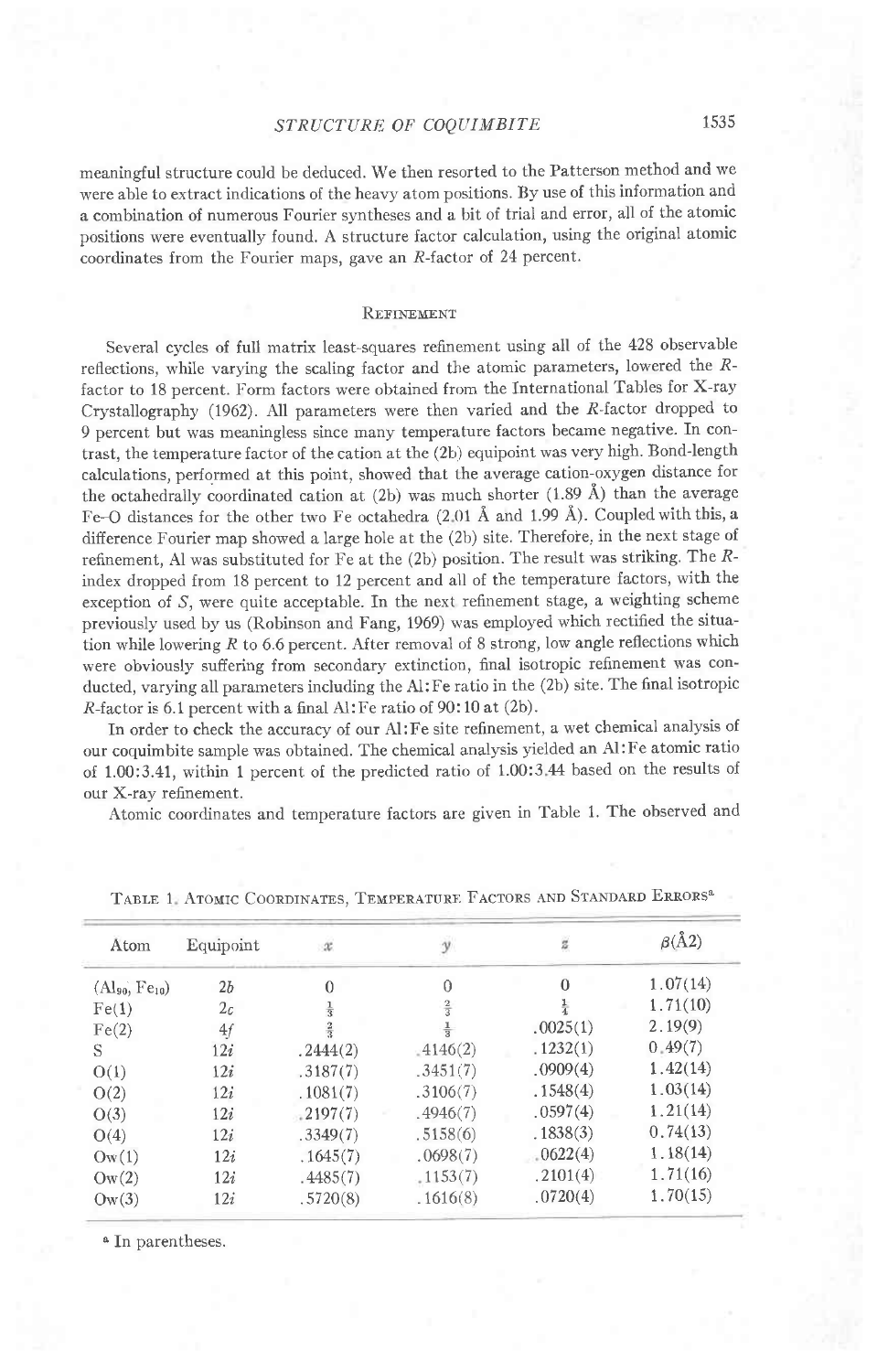

Frc. 1. Polyhedral representation of the coquimbite structure.

calculated structure factors are listed in Table 2 which has been deposited with the American Society for Information Science, The National Auxiliary Publications Service.<sup>1</sup>

### DISCUSSION OF THE STRUCTURE

The three outstanding features of the coquimbite structure can be easily seen in Figure 1. They are: (1) Clusters of six  $SO<sub>4</sub>$  tetrahedra and three Fe octahedra which share only corners. There are two centrosym-

<sup>1</sup> Order NAPS Document No. 01111 from National Auxiliary Publications Service of the A.S.I.S., c/o CCM Information Corporation, 909 Third Avenue, New York, N. y. 10022: remitting \$2.00 for microfiche or \$5.00 for photocopies, in advance payable to CCMIC.NAPS.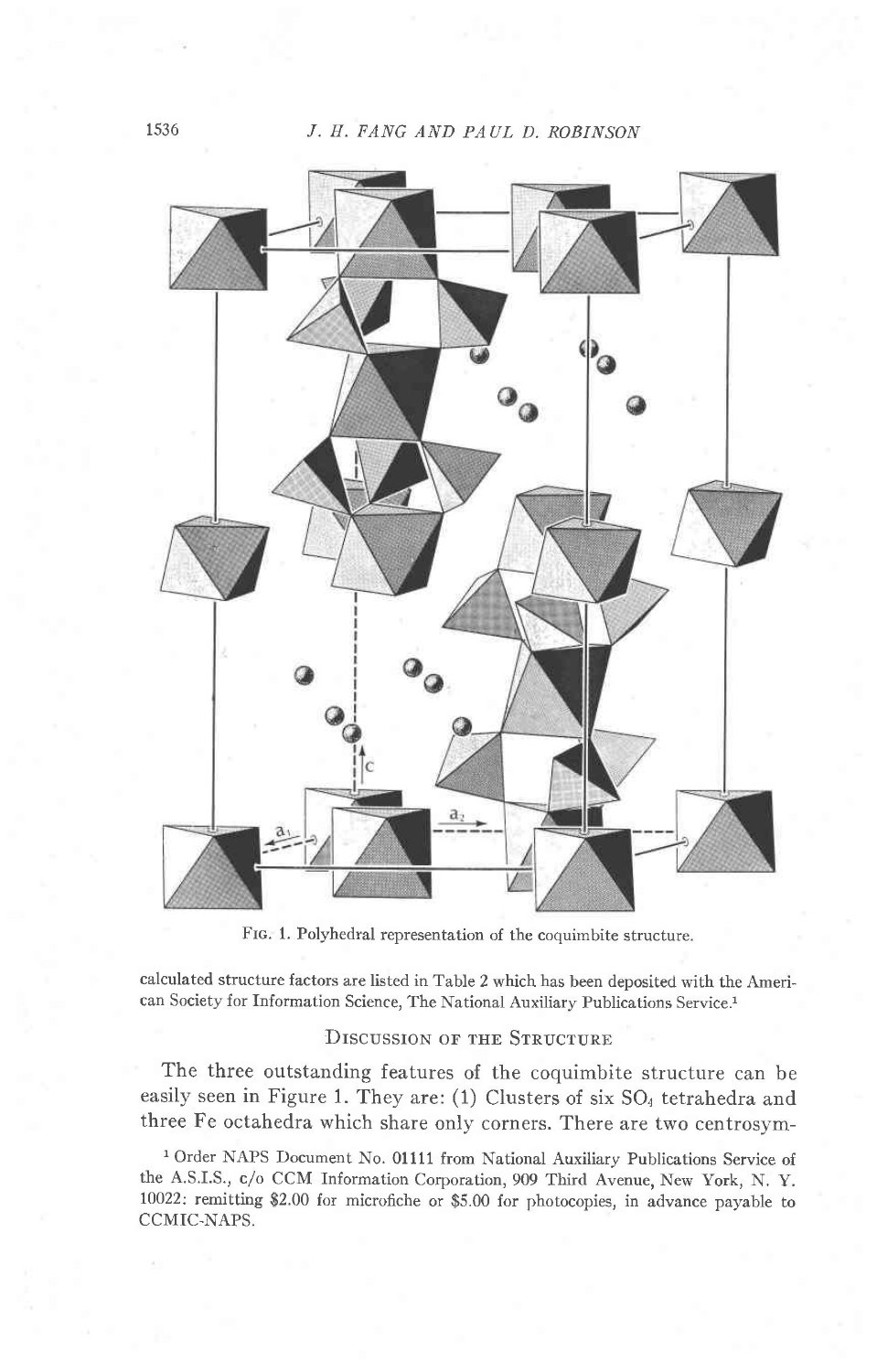# STRUCTURE OF COQUIMBITE



1537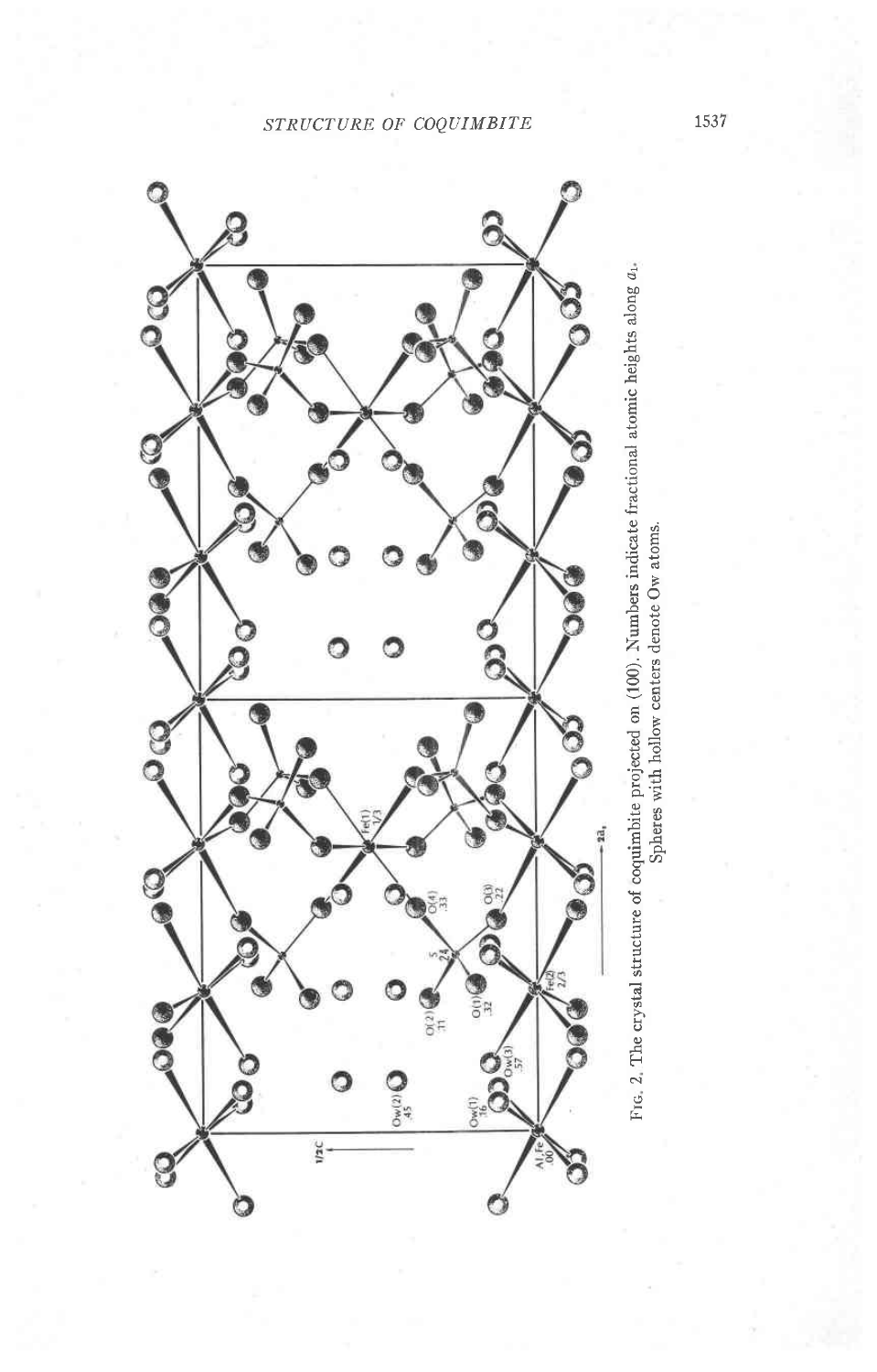| TABLE 3. SELECTED INTERATOMIC DISTANCES AND ANGLES FOR COQUIMETTE <sup>3</sup><br>Tetrahedral coordination around S | $110.6(5)$ <sup>o</sup><br>$\begin{array}{l} 109.6(4)\\ 108.3(4)\\ 108.2(4)\\ 108.5(4)\\ 111.5(4)\\ 108.7(4) \end{array}$<br>$-5 - 0.4$ | 109.5°                                                    |                                                                    | (Al, Fe) Octahedron | $1.889(8)$ Å [X6]                          | $1.889$ Å           | $\begin{array}{ll} 2.705(14) \,\text{\AA} \,\,[\times 6]\\ 2.638(13) & [\times 6] \end{array}$ | $2.672 \text{ Å}$                                                                                                         | $\frac{60}{20}$<br>$88.6(3)°$<br>91.4(3)<br>$0w(1)-(A1, Fe)-0w(1)$<br>$0w(1)$ - $-0w(1)$                                                                             | $90.0^{\circ}$                                     |                |
|---------------------------------------------------------------------------------------------------------------------|-----------------------------------------------------------------------------------------------------------------------------------------|-----------------------------------------------------------|--------------------------------------------------------------------|---------------------|--------------------------------------------|---------------------|------------------------------------------------------------------------------------------------|---------------------------------------------------------------------------------------------------------------------------|----------------------------------------------------------------------------------------------------------------------------------------------------------------------|----------------------------------------------------|----------------|
|                                                                                                                     |                                                                                                                                         | <del>ටට</del> හන<br>00000                                 | Mean                                                               |                     |                                            | $(A, Fe)-Ow(1)$     | Mean                                                                                           | $O_{W}(1) - O_{W}(1)$<br>$\text{Ow}(1)$ - $\text{Ow}(1)$                                                                  | Mean                                                                                                                                                                 |                                                    | Mean           |
|                                                                                                                     | Å<br>2.400(11)<br>$\begin{array}{c} 2.426(12) \\ 2.387(10) \\ 2.391(10) \end{array}$<br>2.419(10)<br>2.418(10)                          | $2.407 \text{ Å}$                                         | Octahedral coordination around $Fe(1)$ , $Fe(2)$ and $(A)$ , $Fe)$ | Fe(2) Octahedron    | $\frac{3}{2}$<br>$1.967(8)$ Å $2.014(8)$ Å | $1.990\,\text{\AA}$ | nnnn<br>XXXX<br>$2.867(11)$ Å<br>2.683(11)<br>2.819(11)<br>2.890(11)                           | $2.815 \text{ Å}$                                                                                                         | nnnn<br>XXXX<br>93.6(4)°<br>93.1(4)<br>84.7(4)<br>88.8(4)                                                                                                            | $90.0^{\circ}$                                     |                |
|                                                                                                                     | 000<br>000<br>$-0(4)$<br>$-0(3)$<br>$-O(4)$<br>$O(3)-O(4)$<br>$\widehat{\Xi}$<br>$\frac{2}{00}$<br>O(1)<br>$\overline{C}$               | Mean                                                      |                                                                    |                     | $Fe(2)-O(3)$<br>Fe(2)-Ow(3)                | Mean                | $0(3)-0(3)$<br>$0(3)-0w(3)$<br>$0w(3)-0(3)$<br>$Dw(3) - Qw(3)$                                 | Mean                                                                                                                      | $\begin{array}{c} O(3)-{\rm Fe}\!-\!(2)-O(3) \\ O(3)-\qquad-\rm{Ow}(3) \\ O{\rm w}(3)-\qquad-O(3) \\ O{\rm w}(3)-\qquad-O(3) \\ O{\rm w}(3)-\qquad-O(3) \end{array}$ | Mean                                               |                |
|                                                                                                                     |                                                                                                                                         | Å<br>$1.469(9)$<br>$1.451(8)$<br>$1.500(8)$<br>$1.476(7)$ | $1.474$ Å                                                          |                     |                                            | $2.006(7)$ Å [X6]   | $2$ , 006 Å                                                                                    | $\begin{array}{ll} 2.869(14) \; \text{\AA} \; [\times 6]\\ 2.788(14) & [\times 3]\\ 2.819(14) & [\times 3]\\ \end{array}$ | $2.836 \, \text{\AA}$                                                                                                                                                | S33<br>XXX<br>$91.3(4)°$<br>$88.1(4)$<br>$89.3(4)$ | $90.0^{\circ}$ |
|                                                                                                                     | <b>କୁ</b><br>୧୧୭୭<br>ଜୀବ                                                                                                                | Mean                                                      |                                                                    | Fe(1) Octahedron    | $Fe(1)-O(4)$                               | Mean                | $O(4)-O(4)$<br>$O(4)-O(4)$<br>$O(4)-O(4)$                                                      | Mean                                                                                                                      | EEO<br>$O(4) - Fe(1) - O(4)$<br>O(4)<br>O(4)                                                                                                                         | Mean                                               |                |

1538

# J. H. FANG AND PAUL D. ROBINSON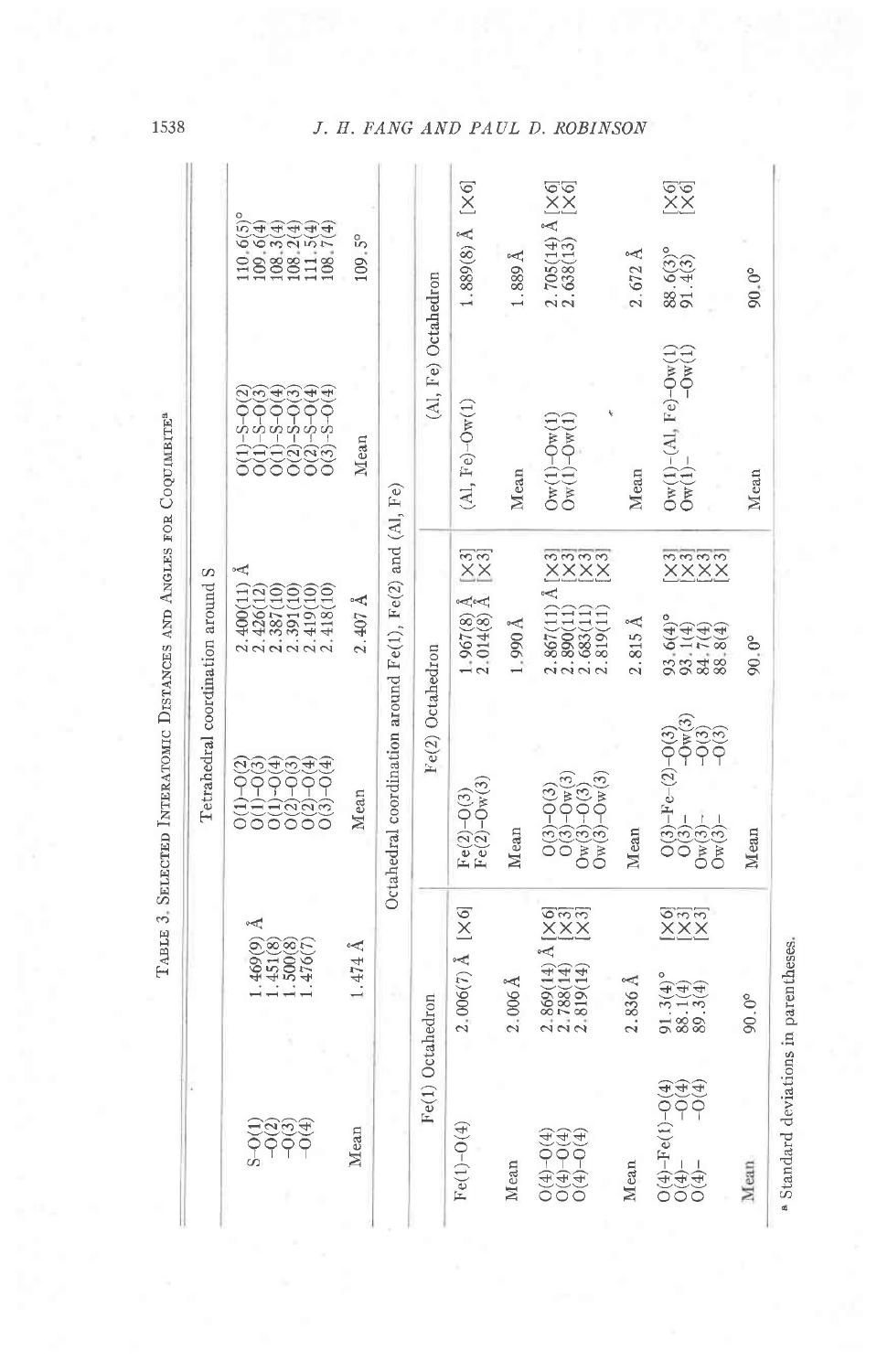metrically related clusters in each unit cell, giving rise to what may be described as a discontinuous, zig-zag chain of S-tetrahedra and Fe octahedra parallel to the  $c$  axis. Each individual cluster is linked to the next through H-bonds; (2) The geometrical arrangement of the chains gives rise to "channels" paralleling the  $a_1$  and  $a_2$  axes which are filled by  $H<sub>2</sub>O$  molecules. This feature can also be clearly seen in the  $(100)$  projection (Fig. 2); (3) The independent octahedra located at the origin and at the center of the c edges. This is the  $(Al_{90}, Fe_{10})$  octahedron previously discussed.

The hydrogen bond system seems to be rather complicated and Fourier difference maps did not allow us to choose among the numerous geometrical possibilities.

Table 3 lists interatomic distances and angles for coquimbite. The mean S-O distance in the sulfate tetrahedron is 1.474 A, in excellent agreement with those found in other sulfate hydrates. An interesting feature is the lengthening of the S-O distance when the oxygen atom is also linked to an Fe atom. In the present structure,  $O(3)$  and  $O(4)$  are shared by two different Fe octahedra and the  $S-O(3)$  and  $S-O(4)$  distances are longer than the two oxygens which are bounded only to S. This phenomenon has also been found in krausite (Graeber, et al., 1965), amarantite (Susse, 1968) and roemerite (Fanfani, et al., 1970) and is explainable in terms of  $\pi$ -bonding due to a decrease of negative charge on the oxygen atoms.

The mean  $Fe(1)-O$  distance is 2.006 Å and the octahedron is quite regular. The Fe(2) atom is surrounded by 3 oxygen atoms and three  $H_2O$ molecules with an average Fe-O distance of 1.990 A. This octahedron shows the largest angular deviation.

The  $(Al_{90}$ , Fe<sub>10</sub>) octahedron is surrounded by six H<sub>2</sub>O molecules, the average (Al<sub>90</sub>, Fe<sub>10</sub>)-H<sub>2</sub>O distance being 1.889 Å. It is interesting to compare this value with the average  $Al-H_2O$  distance of 1.883 Å found in tamarugite (Robinson and Fang, 1969).

### ACKNOWLEDGEMENTS

This investigation was supported by the U.S. National Science Foundation, Grant GA-1447.

### REFERENCES

FANFANI, L., A. NUNZI AND P. F. ZANAZZI (1970) The crystal structure of roemerite. Amer. Mineral. 55, 78-89.

GRAEBER, EDWARD J., BRUNO MOROSIN AND ABRAHAM ROSENZWEIG (1965) The crystal structure of krausite, KFe(SO<sub>4</sub>)<sub>2</sub>·H<sub>2</sub>O. A mer. Mineral. 50, 1929-1936.

International Tables for X-ray Crystallography. Vol. 3, (1962) Birmingham, Kynoch Press. PALACHE, C., H. BERMAN, AND C. FRONDEL (1951) The System of Mineralogy . . . of Dana.,

7 ed., Vol. 2. John Wiley and Sons, Inc., New York.